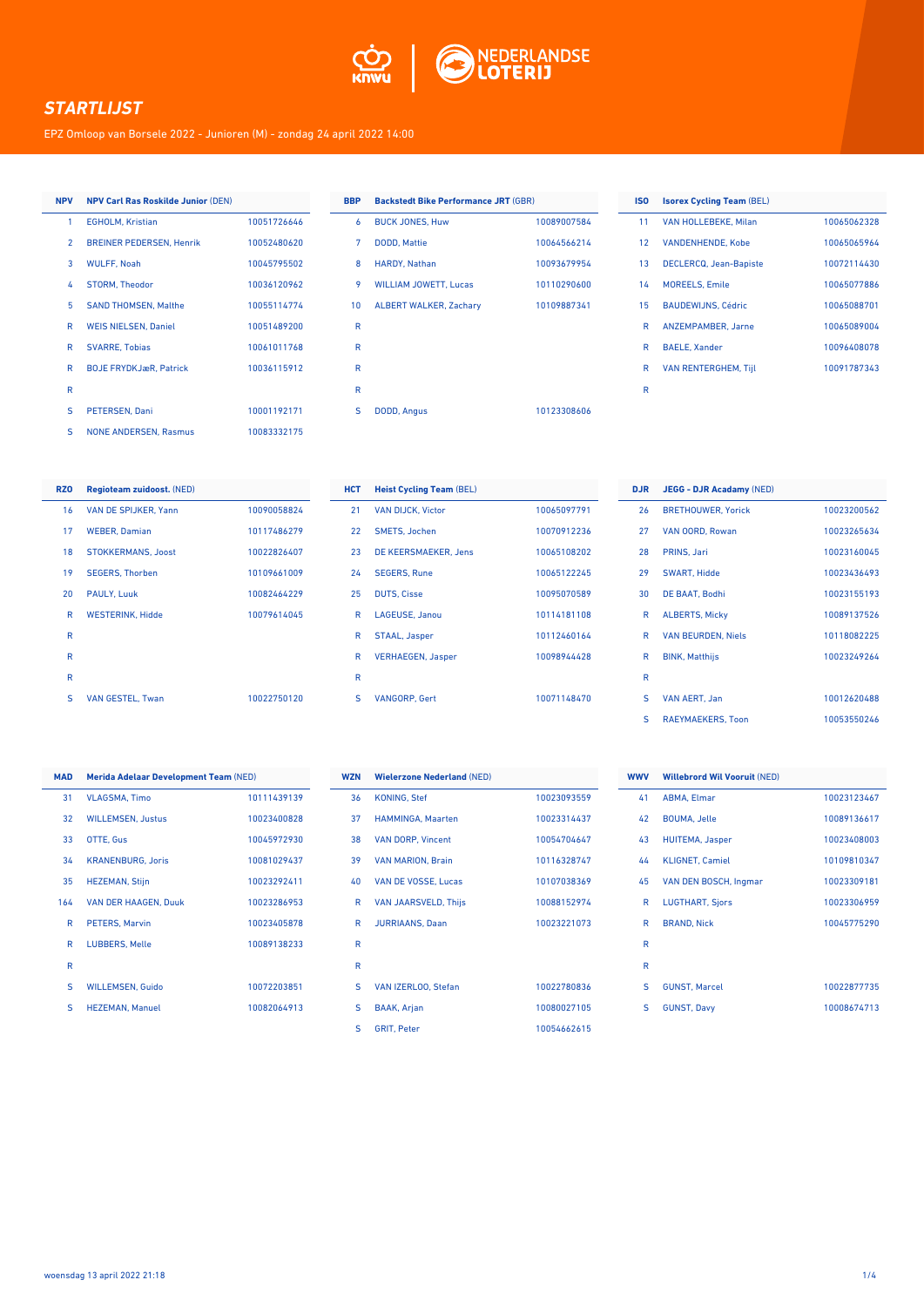

EPZ Omloop van Borsele 2022 - Junioren (M) - zondag 24 april 2022 14:00

| <b>WEV</b> | <b>Westland Wil Vooruit (NED)</b> |             |
|------------|-----------------------------------|-------------|
| 46         | VAN REES, Christiaan              | 10022815996 |
| 47         | VAN DER LEE, Dani                 | 10023351621 |
| 48         | VAN DE VEN, Jarne                 | 10091844533 |
| 49         | <b>TE NIJENHUIS, Sjoerd</b>       | 10023335655 |
| 50         | V.D. POEL, Tim                    | 10023282206 |
| R          | LEE, Changseok                    | 10105040472 |
| R          | <b>ENGELHARD, Thomas</b>          | 10045771452 |
| R          |                                   |             |
| R          |                                   |             |
| S          | <b>STIJGER, Mark</b>              | 10013394771 |
| S          | <b>VAN DEN BERG, Carlo</b>        | 10125119068 |

| <b>CTA</b> | <b>Cycling Team Achterhoek (NED)</b> |             | <b>JRJ</b> | <b>Start Junior Ream by Java (ARG)</b> |
|------------|--------------------------------------|-------------|------------|----------------------------------------|
| 51         | <b>KRABBENBORG, Mike</b>             | 10071226171 | 56         |                                        |
| 52         | VAN HARTEN, Jari                     | 10117349570 | 57         |                                        |
| 53         | <b>RENSEN, Siebe</b>                 | 10051252356 | 58         |                                        |
| 54         | <b>SCHIEVEN, Jelle</b>               | 10023050719 | 59         |                                        |
| 55         | <b>LAMERS, Capu</b>                  | 10123269503 | 60         |                                        |
| R          | DAMMAN, Matz                         | 10023407191 | R          |                                        |
| R          | <b>BERENTSEN, Stijn</b>              | 10023062136 | R          |                                        |
| R          | VAN DEN NOORT. Tim                   | 10023273819 | R          |                                        |
| R          |                                      |             | R          |                                        |

| <b>WPG</b> | <b>WPGA (NED)</b>        |             |
|------------|--------------------------|-------------|
| 61         | <b>HUTZEZON, Sam</b>     | 10110400431 |
| 62         | <b>VERGOUW. Julian</b>   | 10049009939 |
| 63         | <b>TIJSSEN, Viego</b>    | 10023074765 |
| 64         | <b>VAN DUREN, Mees</b>   | 10023163378 |
| 65         | <b>BOONSTRA, Jelle</b>   | 10046128938 |
| R          | <b>BERGSMA, Max</b>      | 10109736787 |
| R          |                          |             |
| R          | <b>KRIJGSMAN, Thomas</b> | 10023392138 |
| R          |                          |             |
| S          | <b>MOURIS, Joost</b>     | 10023039100 |

| <b>ZJT</b> | Zappi Junior Team (GBR)       |             |
|------------|-------------------------------|-------------|
| 66         | <b>GRAY, George</b>           | 10074861752 |
| 67         | <b>ANDREW AKERS, Oliver</b>   | 10096313607 |
| 68         | <b>KOERDT, Bjoern</b>         | 10064577328 |
| 69         | <b>CHAMBERLAIN, Jude</b>      | 10054976550 |
| 70         | <b>BALDACCI, Brandon</b>      | 10090606468 |
| R          | PHILIP MOIR, Calum            | 10064562776 |
| R          | <b>THOMAS SMITH, William</b>  | 10084085139 |
| R          |                               |             |
| R          |                               |             |
| s          | <b>QUARTERMAN, Paul</b>       | 10019082510 |
| s          | <b>JOHN KAVANAGH, Patrick</b> | 10062050678 |

| <b>WV Schijndel (NED)</b>     |             |  |  |
|-------------------------------|-------------|--|--|
| <b>JOORE, Wout</b>            | 10073338549 |  |  |
| VAN HERWAARDEN, Thom          | 10023070119 |  |  |
| <b>KISTERS, Chris</b>         | 10023302111 |  |  |
| <b>VAN DER LINDEN, Sjoerd</b> | 10072641361 |  |  |
| <b>VAN DEN EIJNDEN, Guus</b>  | 10022787405 |  |  |
| <b>VAN HEESWIJK, Max</b>      | 10095229328 |  |  |
| <b>VAN MELIS, Laszlo</b>      | 10023061530 |  |  |
|                               |             |  |  |
|                               |             |  |  |
| <b>LAURIJSSEN, Rinus</b>      | 10022875917 |  |  |
| <b>KASTELIJN. Marcel</b>      | 10045756395 |  |  |
| DE BRUIJN, William            | 10022834386 |  |  |
|                               |             |  |  |

| <b>WRD</b>   | <b>Watersley R &amp; D (NED)</b> |              | <b>HCK</b> Team Herning CK Junior (DEN) | <b>WOP</b>   | <b>WIELERCLUB ONDER ONS PARIKE (BEL)</b> |
|--------------|----------------------------------|--------------|-----------------------------------------|--------------|------------------------------------------|
| 76           |                                  | 81           |                                         | 86           |                                          |
| 77           |                                  | 82           |                                         | 87           |                                          |
| 78           |                                  | 83           |                                         | 88           |                                          |
| 79           |                                  | 84           |                                         | 89           |                                          |
| 80           |                                  | 85           |                                         | 90           |                                          |
| $\mathsf{R}$ |                                  | $\mathsf{R}$ |                                         | $\mathsf{R}$ |                                          |
| R            |                                  | R            |                                         | R            |                                          |
| $\mathsf{R}$ |                                  | $\mathsf{R}$ |                                         | $\mathsf{R}$ |                                          |
| R            |                                  | R            |                                         | R            |                                          |
|              |                                  |              |                                         |              |                                          |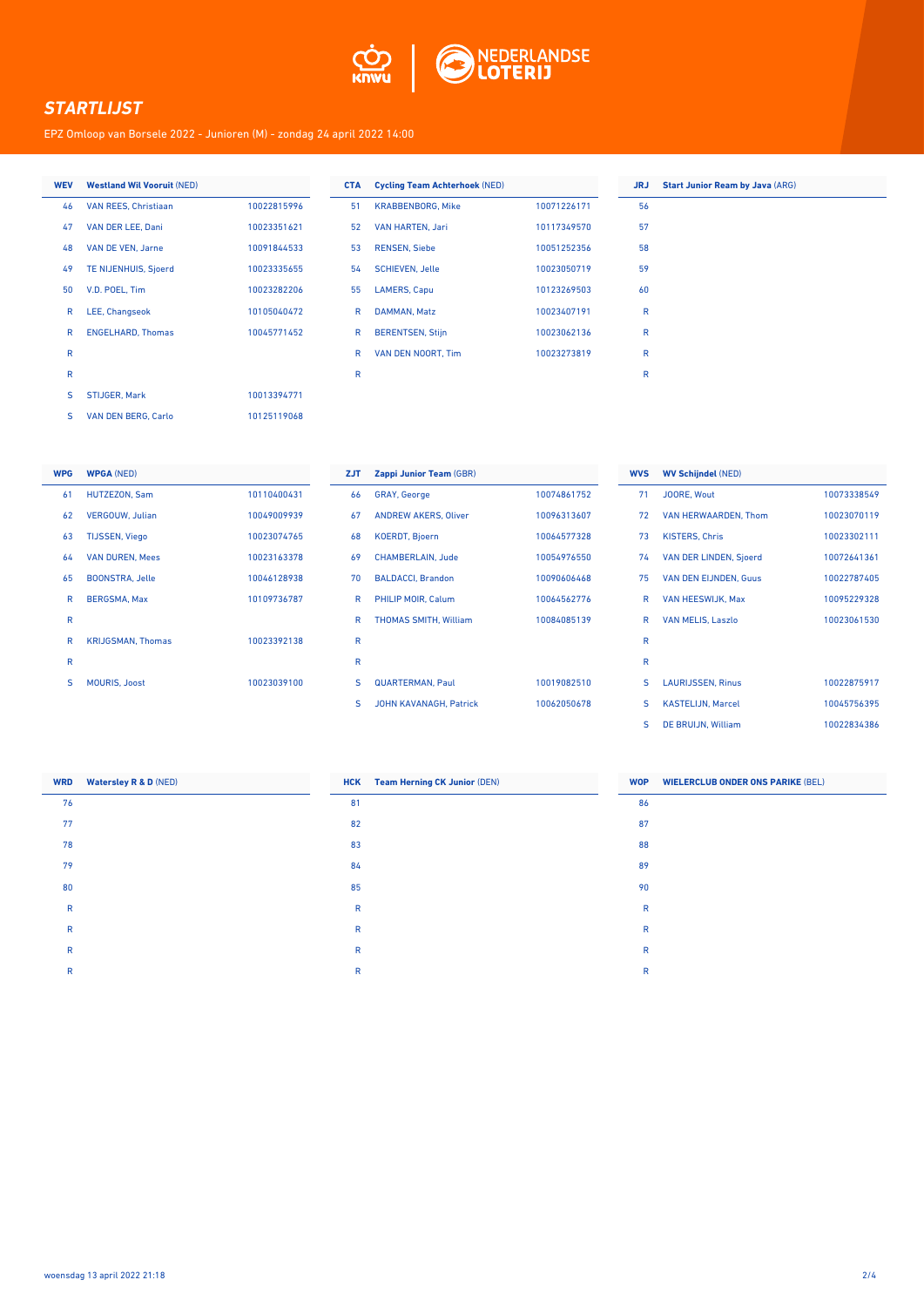

EPZ Omloop van Borsele 2022 - Junioren (M) - zondag 24 april 2022 14:00

| <b>VML</b>   | <b>VAN MOER LOGISTICS CT (BEL)</b> |             | <b>ARC</b> | <b>Avia Rudyco Cycling Team (BEL)</b> |             | <b>SAB</b>   | Streetjump-Abloc (NED)    |             |
|--------------|------------------------------------|-------------|------------|---------------------------------------|-------------|--------------|---------------------------|-------------|
| 91           | <b>DEBUCKE, Senne</b>              | 10099304540 | 96         | DE BUYSSER, Quinten                   | 10065080112 | 101          | <b>VAN ZANDEN, Otto</b>   | 10075814271 |
| 92           | <b>BERTELS, Jasper</b>             | 10065069301 | 97         | FEYS, milan                           | 10065066469 | 102          | VAN DER WERF, Sven        | 10084447574 |
| 93           | <b>LETEN, Injas</b>                | 10065047271 | 98         | <b>SLAETS, Yorick</b>                 | 10065048988 | 103          | <b>RAADGERS, Ravi</b>     | 10096371706 |
| 94           | PROVOST, Quinten                   | 10065081223 | 99         | <b>VAN DAELE, Sil</b>                 | 10077889869 | 104          | <b>OOSTERVELD, Steijn</b> | 10050134937 |
| 95           | <b>VAN DEN BRANDEN, Rune</b>       | 10105834357 | 100        | <b>VERBRUGGHE, Jens</b>               | 10079306372 | 105          | VAN DER MEER, Samuel      | 10045772159 |
| R            | <b>BAART. Thomas</b>               | 10110146413 | R          | <b>DE MAERE, Arne</b>                 | 10065115676 | R            | <b>VENEMA, Lance</b>      | 10070006601 |
| R            | <b>VAN DE GEHUCHTE, Daan</b>       | 10084939345 | R          | <b>HEYMANS, Yarno</b>                 | 10065123154 | $\mathsf{R}$ | <b>SCHAPER, Marijn</b>    | 10023401636 |
| $\mathsf{R}$ |                                    |             | R          | <b>VAN DEN MEERSSCHE, Warre</b>       | 10065065863 | R            | <b>DUBA, Maxime</b>       | 10023365765 |
| $\mathsf{R}$ |                                    |             | R          |                                       |             | R            |                           |             |
| s            | <b>VAN HECKE, Jonas</b>            | 10072586292 | s          | <b>STEEGMANS, Richard</b>             | 10084816376 | S            | <b>DUBA, Casper</b>       | 10126528501 |

| <b>CCT</b>  | <b>CC75 Cycling Team (NED)</b> |
|-------------|--------------------------------|
| 106         |                                |
| 107         |                                |
| 108         |                                |
| 109         |                                |
| 110         |                                |
| R           |                                |
| $\mathsf R$ |                                |
| R           |                                |
| R           |                                |

| <b>GAE</b> | $EFC - L&R - AGS (BEL)$   |             |
|------------|---------------------------|-------------|
| 111        | EVERTSEN-HEGREBERG, Simen | 10019496374 |
| 112        | <b>VAN NESTE, Viggo</b>   | 10065097589 |
| 113        | <b>GERMONPREZ. Thibo</b>  | 10065078694 |
| 114        | <b>VROMANT, Robin</b>     | 10065071927 |
| 115        | <b>DUCHI, Natan</b>       | 10073130102 |
| R          | <b>DESIMPELAERE, Arne</b> | 10065094660 |
| R          |                           |             |
| R          |                           |             |
| R          |                           |             |
| s          | <b>LOUAGE. Wim</b>        | 10119009886 |

| <b>SVK</b> | wielerclub steeds vooraan Kontich (BEL) |             |  |  |  |
|------------|-----------------------------------------|-------------|--|--|--|
| 116        | <b>ROMMES, Mathias</b>                  | 10110000105 |  |  |  |
| 117        | NOëL. Louca                             | 10114569714 |  |  |  |
| 118        | <b>GUETTARI, Sofiane</b>                | 10065052527 |  |  |  |
| 119        | <b>DECKERS, Fons</b>                    | 10065098300 |  |  |  |
| 120        | <b>WINCKELMANS, Niels</b>               | 10065072331 |  |  |  |
| R          | <b>HUION. Thibo</b>                     | 10112432579 |  |  |  |
| R          | <b>DEROO, Simon</b>                     | 10099860066 |  |  |  |
| R          | <b>VERBIST, Mauro</b>                   | 10105473033 |  |  |  |
| R          |                                         |             |  |  |  |
| S          | <b>WOUTERS. Jeente</b>                  | 10117014316 |  |  |  |

S KOOPMANS, Ivor 10010030487

| <b>RZW</b> | <b>Regioteam Zuid West (NED)</b> |             |
|------------|----------------------------------|-------------|
| 121        | DE VOS, Mees                     | 10023304838 |
| 122        | <b>VAN ZUIDAM, Bas</b>           | 10073751306 |
| 123        | <b>ROKVEN, Noël</b>              | 10023094771 |
| 124        | <b>HOPPENBROUWERS, Sem</b>       | 10104857687 |
| 125        | <b>SANDEE, Diégo</b>             | 10123247271 |
| R          | <b>VAN DE SANDE, Ramon</b>       | 10116737056 |
| R          | <b>BOSTYN, Daan</b>              | 10111562714 |
| R          |                                  |             |
| R          |                                  |             |

| <b>RTM</b> | <b>Regioteam KNWU Midden (NED)</b> |             |
|------------|------------------------------------|-------------|
| 126        | <b>TENNIGLO, Niels</b>             | 10023323733 |
| 127        | <b>BEIBOER, Jesper</b>             | 10073491830 |
| 128        | <b>VRIEZEN, Toinne</b>             | 10023383953 |
| 129        | <b>DE JONG, Stef</b>               | 10091994881 |
| 130        | <b>VERSTEEG, Jens</b>              | 10071226070 |
| R          | <b>OORD, Spiek</b>                 | 10023306454 |
| R          | <b>HOOGSCHAGEN, Donny</b>          | 10093751591 |
| R          | <b>STOFFELS, Ole</b>               | 10085975528 |
| R          |                                    |             |
| S          | <b>TENNIGLO, Glenn</b>             | 10120858546 |
| S          | <b>VAN OERS, Erik</b>              | 10022939066 |

| <b>RTN</b> | <b>Regioteam Zuid Nederland (NED)</b> |             |
|------------|---------------------------------------|-------------|
| 131        | <b>GRANBERG, Sander</b>               | 10019895185 |
| 132        | <b>HOLTKE, Sam</b>                    | 10123299512 |
| 133        | DE GROOF, Dirk                        | 10023350207 |
| 134        | <b>SETZ, Ramon</b>                    | 10023315548 |
| 135        | DE BOEL, Jona                         | 10110411444 |
| R          |                                       |             |
| R          |                                       |             |
| R          |                                       |             |
| R          |                                       |             |
| S          | <b>HOCHSTENBACH, Cas</b>              | 10023053850 |
|            |                                       |             |